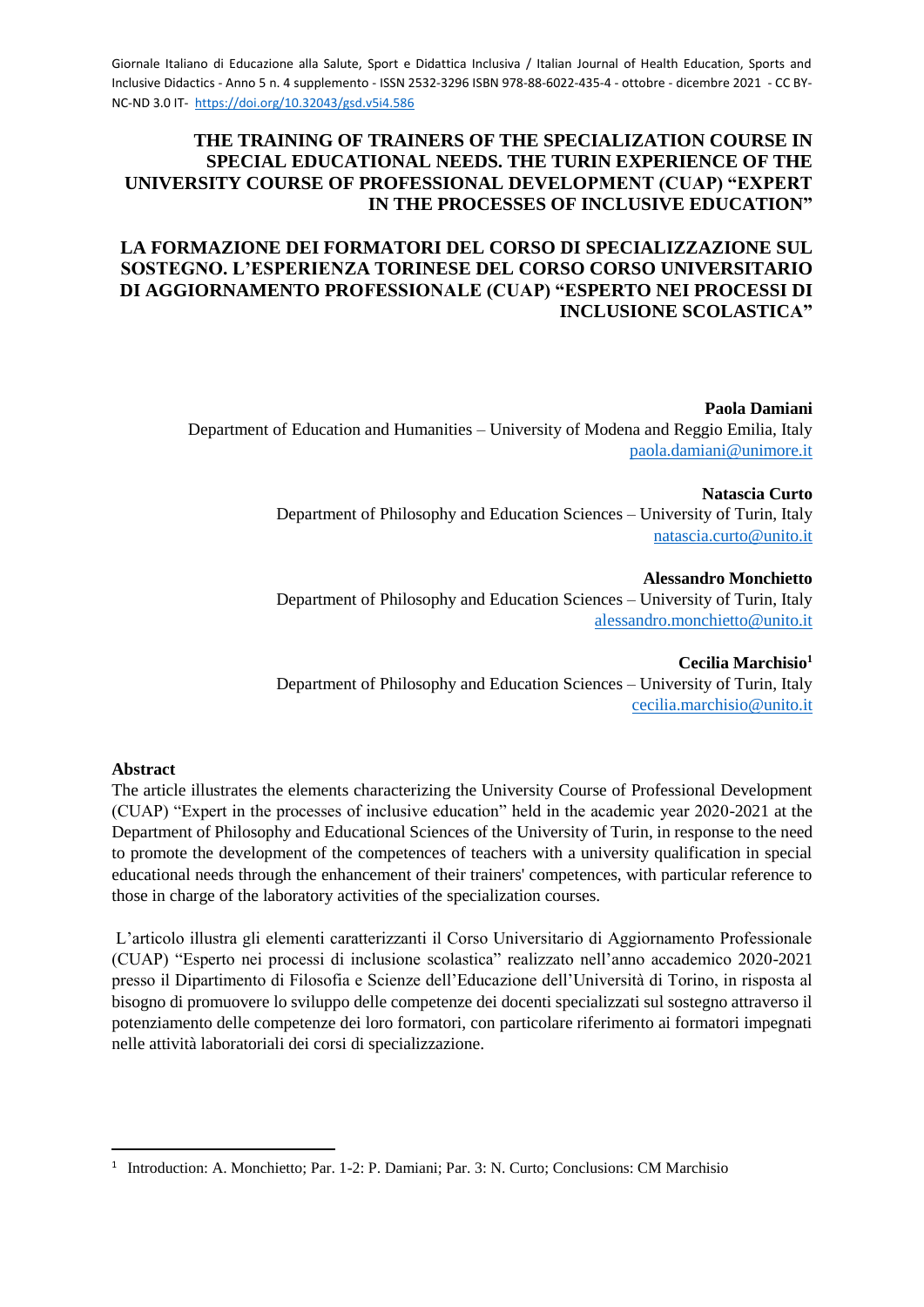#### **Key Words**

CUAP; experts; inclusion; training; Embedded Model; UN Convention; Human rights paradigm;

CUAP; esperti; inclusione; formazione; Modello incorporato; Convenzione ONU; paradigma dei diritti umani;

#### *Introduction*

The training of teachers with a university qualification in special educational needs for students with disabilities has become, in recent years, a major commitment to which Italian universities are called upon. The chronic shortage of specialized in-service teachers in schools is linked to a series of structural causes that will not be discussed here. The phenomenon is well known not only to insiders, but also to the families of students with disabilities, who every year suffer the fatigue and uncertainty of seeing a key role for the inclusion of their children in school often covered by untrained and precarious staff. Therefore, social partners and civil society are demanding that the university increase the number of trainees. The university, thus, finds itself in a dynamic tension between increasing the number of those admitted to the course and preserving the quality of training. The structure of the course, established by the Ministerial Decree of September 30, 2011, provides that a substantial part of the course should be carried out through laboratory activities; these activities, in order to be effective, require a small group work, which allows the participants to gain experience and take active part in the course. The laboratories deal with highly specific topics, for which there are few qualified teachers: therefore, the lack of trainers for those laboratories is one of the obstacles to the enlargement of the pool of trainees. Considering this and thanks to the support and funding of the Piedmont Region, the Department of Philosophy and Educational Sciences of the University of Turin activated a University Course of Professional Development (CUAP) "Expert in the processes of inclusive education" for the academic year 2020-2021, aimed precisely at prospective laboratory teachers.

The course was activated in light of an inter-institutional Memorandum of Understanding for the promotion of inclusive culture in Piedmont signed by the University of Turin, the Piedmont Region, the Regional School Office for Piedmont, the Metropolitan City of Turin, the University of Eastern Piedmont, in collaboration with the Trade Unions representing schoolteachers CISL, CGIL and UIL. The signing of the Protocol was a very important step: in the spirit of mutual cooperation, the parties committed themselves to coordinating with one another- according to a model of inclusive and sustainable society - through "shared systemic actions", aimed at promoting inclusive culture with training courses and specific focus. This second-level training action (the so-called training of trainers) was proposed in accordance with the national indications of the Ministry of Education on the subject of training of teaching staff. In fact, in the latest national plans for the training of school personnel, actions aimed at "facilitators" (tutors, coordinators, referents, etc.) have been privileged, with the strategic objective of creating a network of people to foster a more widespread and continuous training action within schools. These individuals, in the above-mentioned memorandum of understanding, have been called "inclusion ambassadors".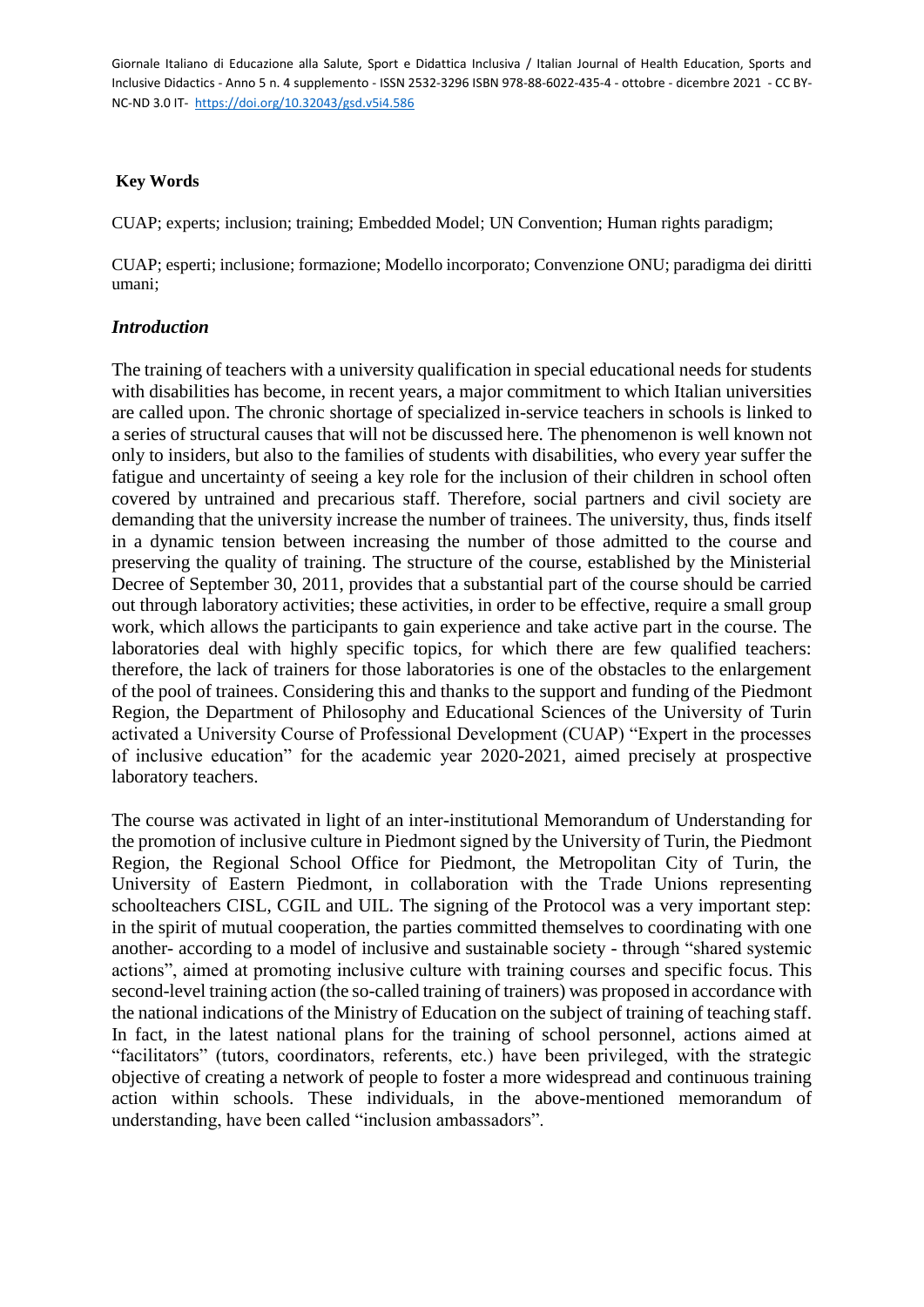The entire process of building the CUAP course was negotiated and discussed with the signatories of the protocol, in particular the strategic choices. Among these we would like to mention here the drafting of the call for admission, whose objective was to make an initial selection by identifying senior figures in all subjects taught through laboratories, from Mathematics education to motor education.

### **1.The development of the competences<sup>2</sup> of university professionals: focusing on training**

In the context of university courses, the spreading of training activities able to support the acquisition of "non-disciplinary" competences considered strategic to enhance the employability of students (Cleary, Flynn and Thomasson, 2006) and to develop active citizenship skills in young adults is described as one of the emerging challenges in Higher Education systems. The definition of non-disciplinary competences, which includes aspects that relate to personality, attitude, and behaviour rather than technical or formal knowledge (Gopalaswamy, Mahadevan, 2010), encompasses some of the most widespread and formalized constructs both in the literature and in international and national taxonomies (soft skills, transversal skills, key competences, etc.) (Melacarne, op. cit., p. 61). Indeed, the importance of not neglecting personal qualities (character, judgment, efficiency, and understanding of others) in university education has long been highlighted, and the need for personal and soft skills for entering and succeeding in the world of work, with reference to all professions, remains unchanged (Chignoli et al, 2020); however, it is not easy to trace a consistent line of research on methodologies for their development (and evaluation) within higher education systems (Robles, 2012) (Melacarne, ib.). It is clear that the protection of these "other" skills, closely related to the possibility of building a personal life project and, at the same time, the ability to support people who will be part of their working world in the realization of their own (life projects), is even more compelling if referred to the continuous training of professionals and, in particular, of teachers with a university qualification in special needs education and trainers of trainees.

This shift in focus is widely supported by the literature, as the research on the conditions that facilitate the creation of highly inclusive school environments emphasize the importance of investigating not so much students' diversities or difficulties and their characteristics, but rather teachers' "attitudes, sentiments towards students with disabilities, and perceived personal competence" (Forlin, Earle, Loreman, & Sharma, 2011)" (Romano, Petruccioli, Rullo, 2021, p. 189). Ken Robinson affirmed that expert teachers engage, provide tools, have expectations, and create conditions; effective teaching is a process of continuous adaptation, assessment, and response to student engagement and participation, which, as Savia (2015) notes, is closely related to the possibility of creating inclusive contexts through universal design (Bocci, 2021). For this type of teaching, the coexistence of technical and disciplinary competences and personal qualities in professionals is essential. The *new competencies for teaching* (Perrenoud, 1999) are the ones that should guide initial and continuous training; they also contribute to the fight against school failure and develop a sense of citizenship, as well as referring to existing research and emphasizing professionals' reflective practice (Tino, Fedeli, 2015).

Therefore, training approaches are needed that are based on complex and integrated perspectives and logics, capable of considering the multidimensionality of competencies and

-

<sup>&</sup>lt;sup>2</sup> From now on, we will use the term "competences" when referring to the adequacy of knowledge and skills, unless the literature consulted uses the term "competencies".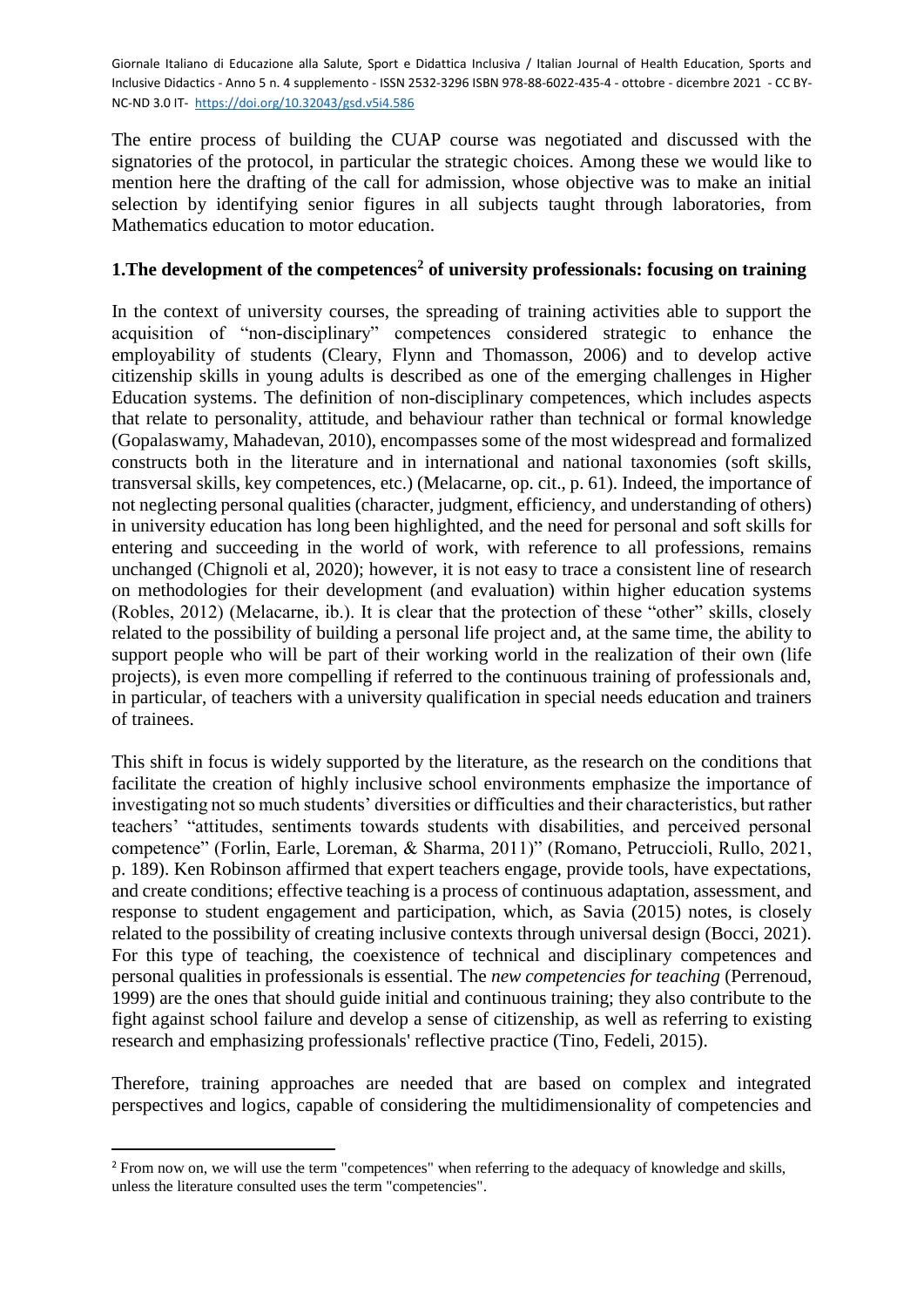multiple rationales beyond the technical-disciplinary ones, as also made explicit in the areas of expertise mentioned by the European profile of inclusive teachers (European Agency for Development in Special Needs Education, 2014). In educational settings, it is necessary to focus on the conditions and modalities through which "formal and practical knowledge, explicit and tacit knowledge, material and immaterial dimensions, technical devices and discursiveconversational productions that give meaning and social significance to the subjects' learning are recognized, employed and articulated. Hence, opening up to unprecedented opportunities to rec<sup>3</sup>over authentic conditions of subjectivity and emancipatory relationship with one's own working, professional, organizational and life trajectories also become possible" (Fabbri, Bracci, Romano, 2021 p.  $73)^4$ . The literature in the field has highlighted the importance of "Teacher Thinking" (Perla, 2015; Buitink, 1993; Clark, Lampert, 1986) and the need for participatory approaches that, through the voice of teachers, are able to bring out the specific professional dimensions of their work (Cardarello, Martini, Antonietti, 2009) and for those competent actions, "through the adoption of a reflective disposition that can be outlined as stable functioning, of which the teacher is often unaware" (Sibilio, Zollo, 2021, pp. 38-39).

Among the coherent training models, in addition to those pertaining to the Transformative Learning Theory" centred on the methodologies of adult education in different contexts of life and work (Taylor, Cranton, 2012), some "mixed" method approaches based on a perspective that focuses on action plans (Suchman, 1987) and educational principles (Fabbri, 2007), seem functional to support the development of non-disciplinary competences in complex organizational structures. The unit of analysis is made up of the strategies used by an organization like the university to develop non-disciplinary competences within the curriculum by leveraging patterns of formative actions aimed at organizational development (Gephart, Marsick, 2016) (Melacarne, op. cit.). One variation of this approach, called "Embedded," is based on the undifferentiation between ways of teaching disciplinary content and ways of teaching cross-curricular skills (Yorke, Knight, 2004) and the focus is on rethinking the curriculum. Non-disciplinary competences are a task that cannot be separated from the processes of acquiring other technical knowledge or skills. From the perspective of students' learning process, there is no separation between 'what is learnt', and 'how it is learnt' (Treleaven, Voola, 2008). The focus of this approach is to consider the use of *learner-centred* instructional modes in the classroom rather than designing parallel experiences as promising. (Melacarne, Orefice, Giampaolo, 2018, pp. 182-183). This is a perspective of particular interest for the training of expert teachers in the organization of inclusive contexts, employing lessons and laboratory experiences that go in the direction of redesigning curricula in order to promote personal and non-disciplinary competences, among other things.

# **2. The CUAP for "the training of trainers as inclusion experts"**

In light of the framework outlined, and in view of the structural constraints of the training project characterizing the CUAP, the course designed and implemented by the Department of Philosophy and Educational Sciences of the University of Turin was based on the premises of the Embedded approach, consistent with the complexity and *simplexity* paradigms (Berthoz, 2009; Sibilio, 2017), in order to foster the integrated development of technical, disciplinary, non-disciplinary and personal – both *emerging* and dynamic – competences, in a mixed classroom context (distance and face-to-face).

-

<sup>4</sup> Our translation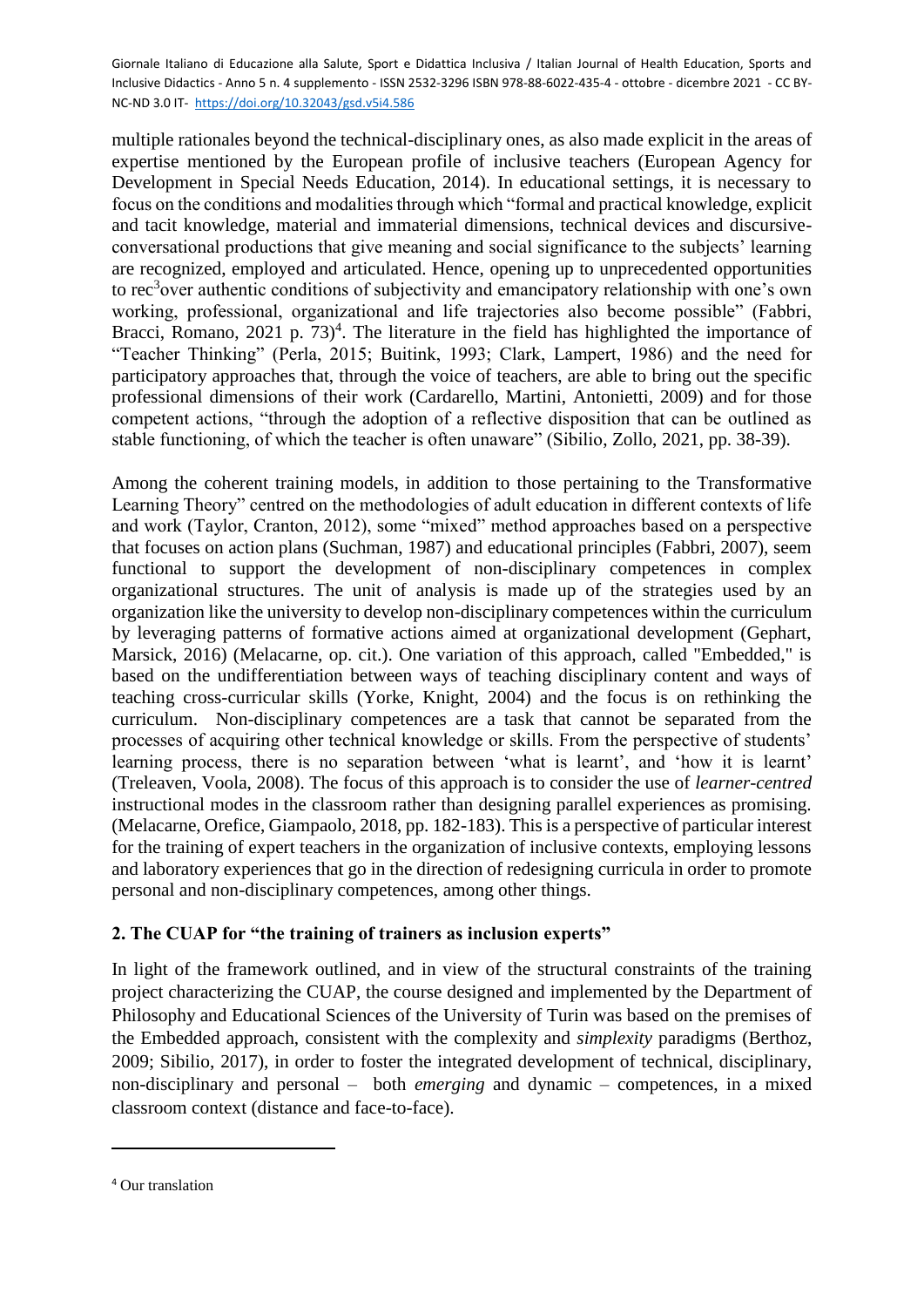The essential training dimensions around which the CUAP was articulated also constitute the aims of the course itself: building a positive relational environment and support/enhancement of emotional-relational skills and well-being of professionals as essential aspects for the professional development of inclusive teachers, in addition to the strengthening of knowledge and competences of a technical (communication, collaboration, co-design) and disciplinary (inclusive teaching, scientific-cultural insights) nature.

The competence areas related to the core values described in the European profile (valuing students' diversity; supporting all students; working in a team; personally cultivating one's own professional lifelong learning) were supervised both during lessons and seminars - encouraging reflexivity, the *Thinking Teacher* approach, the mediation of meanings and the co-construction of knowledge - and through the participation in laboratory and cooperative experiences centred on the reorganization of curricula and learning contexts.

The training project developed oversees and enhances both non-disciplinary and disciplinary dimensions of an explicit type, focused on the strengthening of cultural, organizational, cooperative and strategic awareness (building a community of inclusion experts through the organization of spaces, times, relationships, materiality and the structuring of interventions of counselling, modelling, tutoring and intervision for the exchange and enhancement of knowledge and practices) and of an implicit type, focused on the enhancement of emotionalrelational and body dynamics (perception, feeling, empathy, recognition, trust, mirroring, compassion).

Particular attention was paid to the enhancement of the sense of self-efficacy resulting from peer support and exchange, as an element that correlates positively with the special needs teachers' performances in terms of both commitment and achievement of success and, consequently, with the increase in satisfaction related to their professional role (Sharma et al., 2012; Aiello et al., 2019; Fiorucci, 2019).

Among the strengths that characterize this approach, we observe some aspects of methodology, recognized in the literature as aspects that promote learning and change:

- interdisciplinarity (everyone is trained on everything, regardless of their disciplinary and teaching field. This favours the enhancement of knowledge – with particular reference to inclusive teaching strategies – and the perception of self-efficacy);

- inter-professionalism (participation of different professionals: educators, psychologists, teachers, administrators, managers; attention to use a clear and shared language; updated and specialized technical and disciplinary insights, even during the final teamwork effort, in cooperative and emotionally engaging group settings);

- multidimensionality and globality (enhancement of mind and body; reflective and creative activation in hybrid spaces and times, in presence and distance, indoors and outdoors; blended modalities)

- care (accompaniment and sharing; experience of a safe base to overcome feelings of loneliness, disorientation, judgment, competition, powerlessness; cooperative and proactive reflection; sharing, kindness, altruism, trust).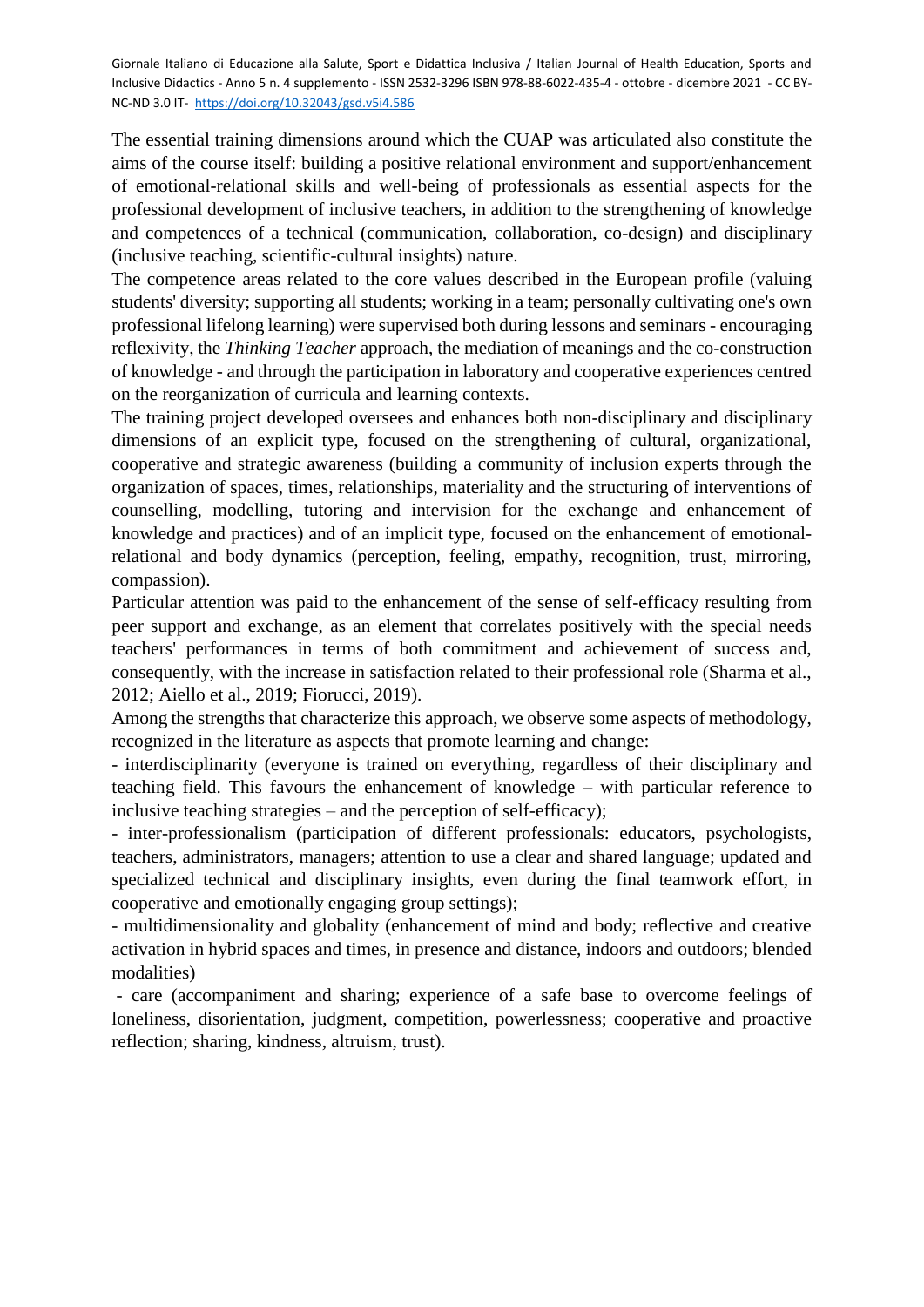### **3. The participants' perspective**

At the end of the University Course of Professional Development, a first careful monitoring was provided, in which the course and the chosen training approach were evaluated through the administration of a short questionnaire to the participants.

The survey was carried out with the aim of detecting the perceived level of quality (scrupulously considering the motivations and perceptions of the participants, as well as the objectives achieved and the areas that in the trainees' opinion need to be further developed). At the same time, it also aimed to highlight the principles, contents, approaches, and methodologies identified by the trainees as essential for the construction of an "inclusive" curriculum based on key competences.

A strong distinctive element is the possibility of combining – in an integrated way – the evaluations carried out by those directly involved as well as the actions (coherent and functional to the inclusive paradigm) deemed necessary to facilitate the rethinking of teaching.

# *3.1 Participants' profiles*

-

Out of 49 course participants, 33 replied to the questionnaire. From the profile that emerges from the information collected, the trainees are professionals in an intermediate or advanced stage of their careers, with an average age of 45 years. There is, however, a consistent heterogeneity in terms of age in the group because the youngest student is 30 years old and the oldest is 63.

In terms of occupation, most of the trainees (78%) were generic or special needs teachers. The remaining part of the group was composed of professionals with a managerial or senior profile (school managers, psychotherapists, pedagogists for about 6%) or professionals working in the school world as educators or communication assistants (9%).

65% of those working in the school are employed in upper secondary school while 35% are employed in lower secondary school.

The educational profile of the class is very high: most of the trainees have more than one university-level qualifications: only 18% have only one.

Almost half of the trainees, probably due to their age, hold a master's degree from the previous system (48%) as their highest qualification. 36% have a master's degree or a single-cycle master's degree and 18% have also obtained a PhD. Only 3% of trainees have a bachelor's degree as their highest qualification. In addition to high levels of university qualifications, there is also a substantial percentage of professionals in the group of trainees who already have specific postgraduate training in teaching and inclusion. In fact, 82% of the trainees has already obtained a postgraduate degree at the time of enrolment. Among these, 48% have a university qualification in special needs while 2% have a specialization in TFA, FIT and PAS<sup>5</sup>. It is

<sup>5</sup> Post-graduate courses to obtain the qualification of secondary education teacher in a given subject by the Italian state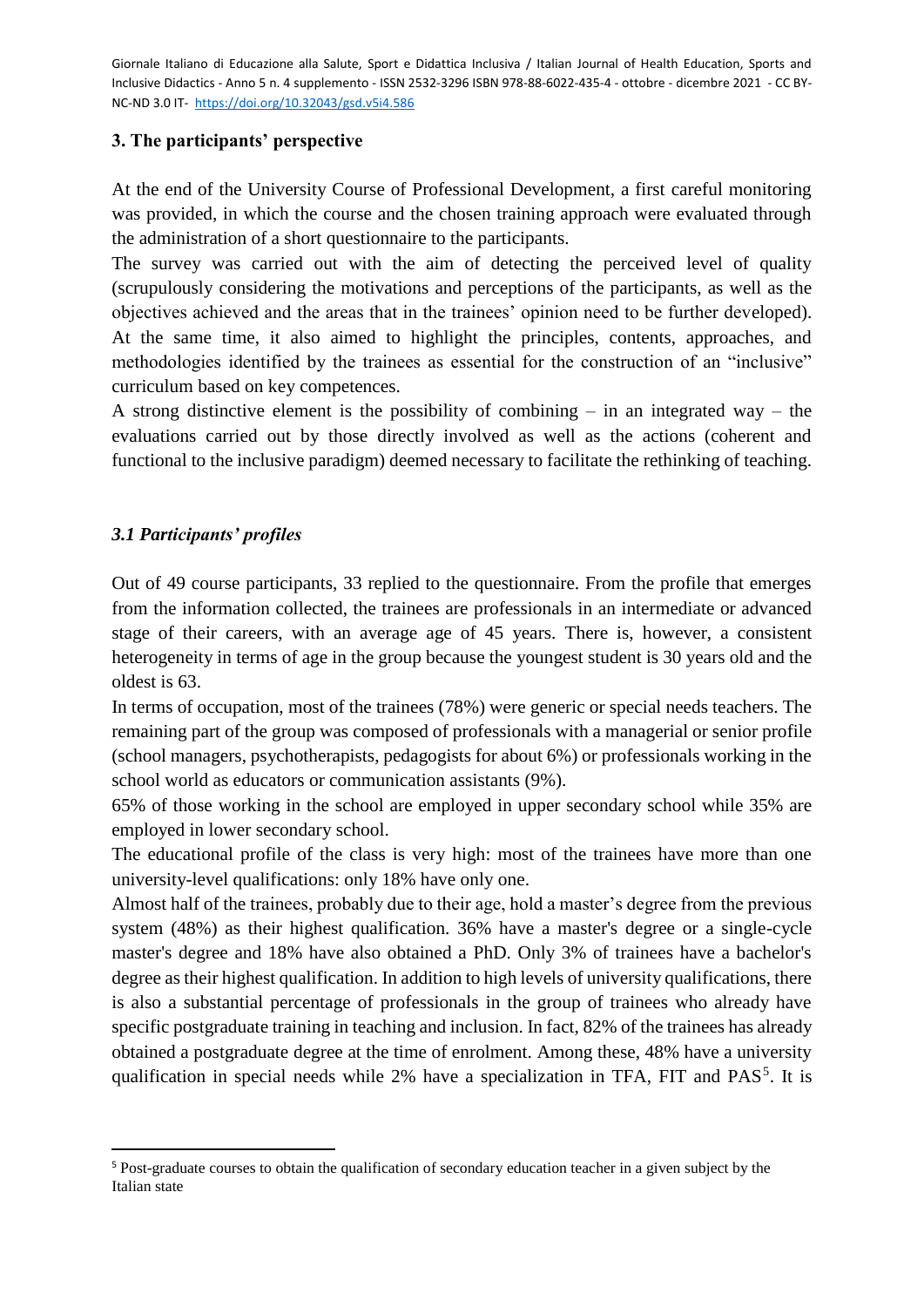interesting to point out that 27% of the students have gained, in addition to their degree, both specializations.

Already at the beginning of the course we found ourselves, as we had hoped, facing a classroom with a high level of university preparation, in which 20% of the students had more than 4 university qualifications. This aspect undoubtedly influenced the expectations of the trainees and made it necessary to plan teaching in order for it to be not only of high quality but also consistently characterized by innovation and coherence with the most recent models, to avoid the risk of repeating educational paths and topics that are already part of the participants' cultural and professional background.

However, if the group was relatively homogeneous with regard to the level of training, as far as the disciplinary sectors are concerned, the classroom appeared to be characterized by broad interdisciplinarity. In fact, although the most frequent degree is in Pedagogical Sciences, there are 13 different fields of study in the group of 33 respondents.



In the planning phase of the CUAP course, thus, the characteristic of heterogeneity of the classroom represented a further challenge. If, on the one hand, the inter- and transdisciplinary dimension has been increasingly emerging in recent years as a characteristic of training in the field of inclusion, on the other hand, in the training context, different backgrounds translate into different epistemological models, different languages and learning styles and expectations. Therefore, juxtaposing professionals with different training in a classroom does not seem to be enough: in order to create real transdisciplinarity, it is necessary to choose professionals proactively to make them a strong point of the course, harmonize them in a common culture, and prevent the worsening of fragmentation and the consolidation of mutual stereotypes.

Finally, to complete the trainees' profile, it is important to emphasize that, in addition to the already mentioned university degrees, 19 out of 33 had further studied the issues of inclusion through specialization courses or diplomas, training and refresher courses, or other CUAP courses.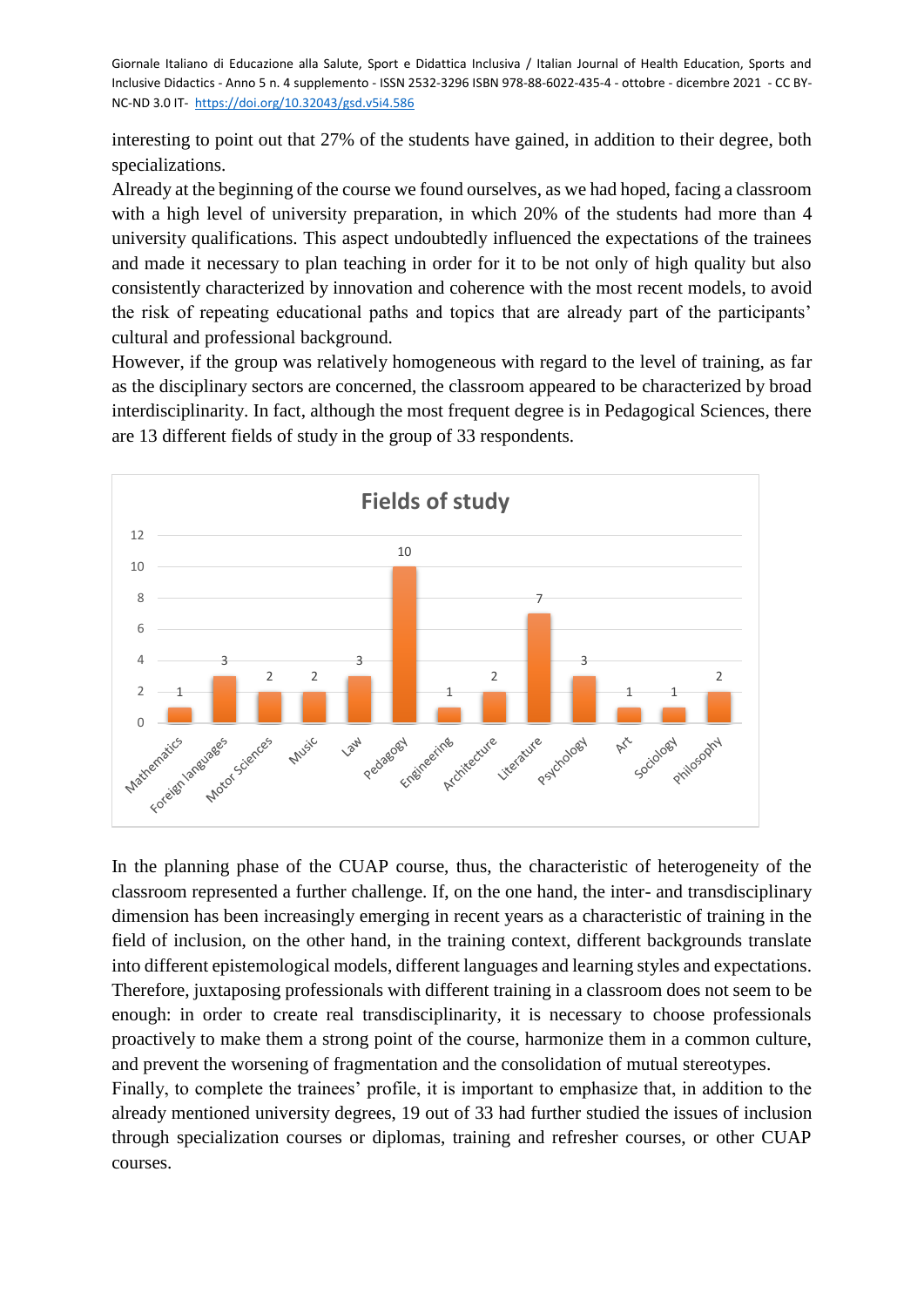# *3.2. Inclusion training*

From an initial survey of the trainees' opinions collected at the end of the course, it clearly emerges that the element considered most crucial for inclusion are the strategies of inclusive teaching. From this point of view, in various areas of support throughout one's life project, the results are consistent with those found after the approval of the UN Convention on the Rights of Persons with Disabilities. Indeed, if from the point of view of values and theoretical orientation many share the view that the welfare paradigm is outdated and that psychopedagogical practices must be oriented towards full inclusion and accompaniment to citizenship, from the operational point of view there are still widespread difficulties in translating this orientation into daily practice. To put it in simple words: it is clear to everyone that inclusion *must happen*, but few have a clear idea of how to *make it happen*.



As shown in Figure 2, therefore:

- 1. **inclusive teaching techniques** are in top position as far as the inclusive teacher's expertise is concerned,
- 2. **contextual dimensions also appear to be very important: the teacher's relational skills, the regulatory context, the analysis and the accessibility of environments (both material and immaterial) constitute a large part of the elements indicated by the trainees as relevant for an effective training of inclusion professionals.**

This reveals a progressive acquisition of the UN Convention paradigm and of the operational approaches connected to it, where the dimension of working in context is emphasized when the framework for inclusive paths is outlined.

In relation to the training needs identified, 45% of the trainees felt that they were completely satisfied by the CUAP course and 51% indicated that they were partially satisfied. **Only 3% felt their training needs had not been met.**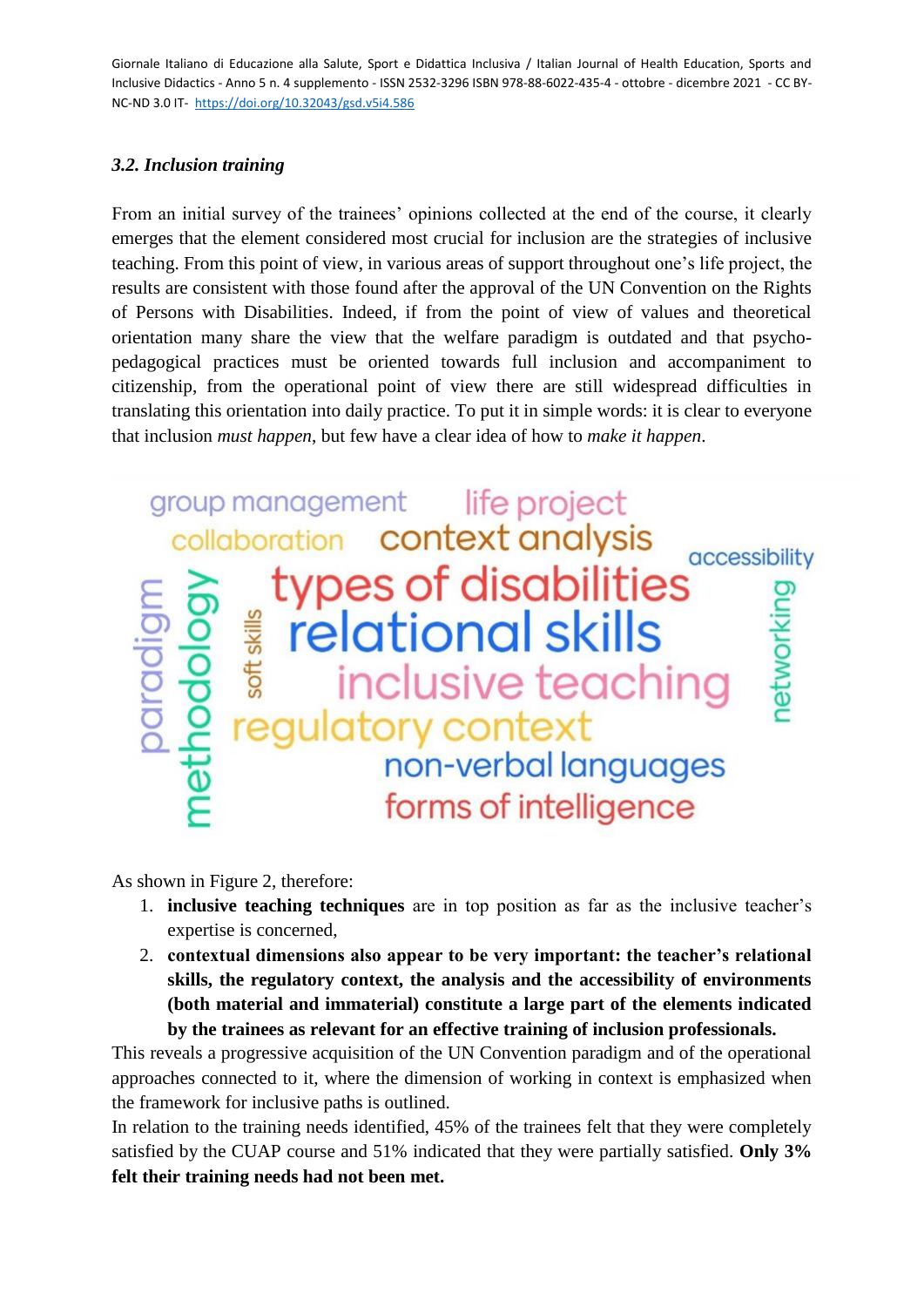

# *3.3. Opinions on CUAP*

The graph in Fig. X shows the satisfaction levels **for those aspects of the course which, during the planning stage, were treated with particular care by organizers**, consistently with the framework outlined in the previous paragraph.

1. As can be seen in the figure above, the element that was deemed most satisfying is the **creation of a positive environment**. Even in the open-ended responses, the trainees emphasize how this was an element that particularly favoured their learning: the environment is defined by the trainees as *"informal, positive and proactive and future-oriented", "welcoming", "serene in a mature learning environment", "collaborative", "proactive and enthusiastic".* This relational work, according to the trainees, "made it possible to feel good throughout the course" but it also increased the effectiveness of learning itself and fostered the development of professional relationships and sharing (another particularly appreciated aspect which we will further discuss below). Several trainees reported this aspect, not only among the most positive elements, but also in the area of the unexpected, highlighting how in their experience it had been unusual to find such an environment in training courses.

2. The **dialogue between colleagues**, favoured by the training structure of the course, is the second most appreciated aspect: the importance of being part of a community of experts, the sharing of knowledge and the formation of a network that allowed participants to get to know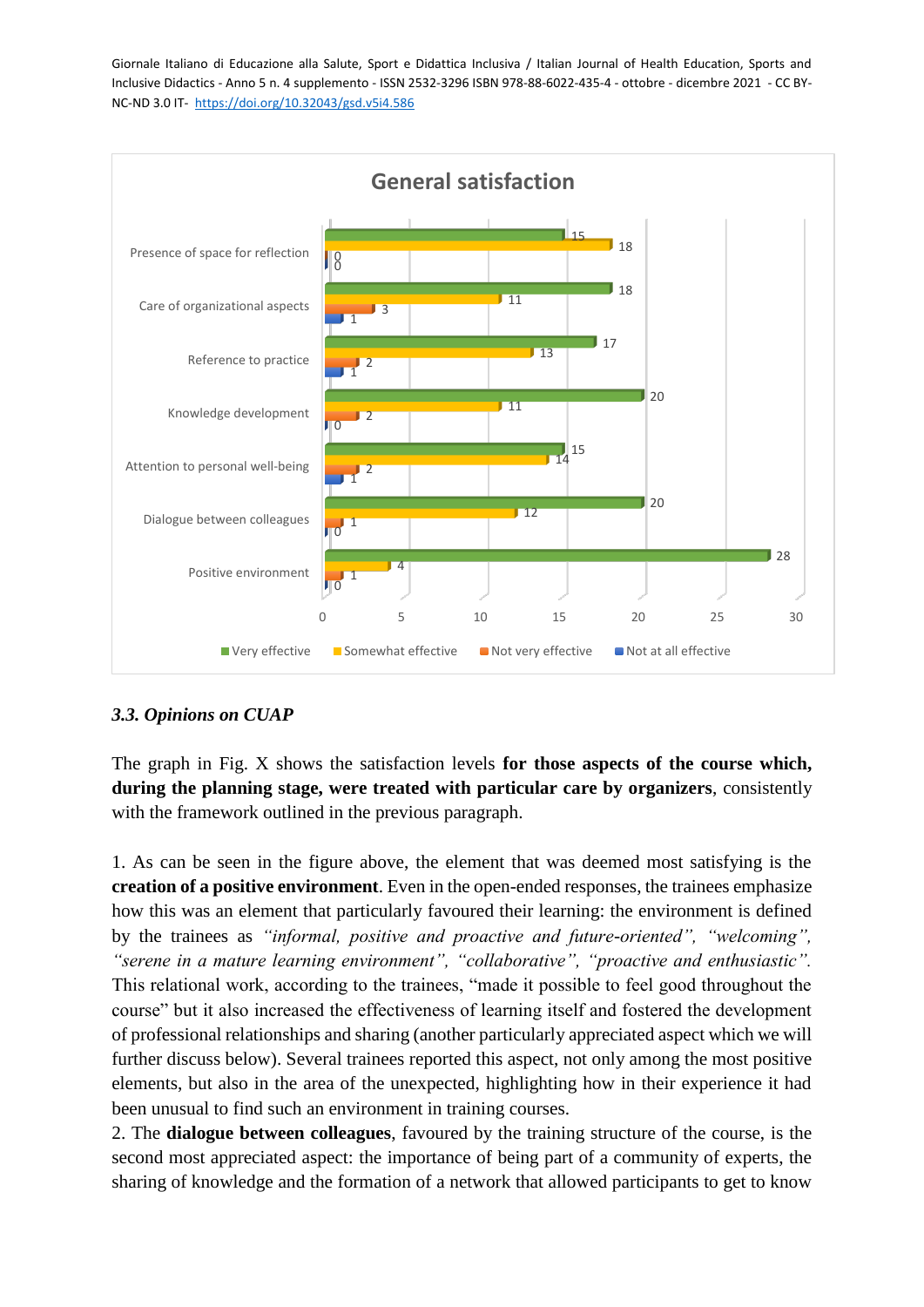and talk to each other constituted a key element that has, as some students emphasize, even transcended the end of the training course, remaining a reference point even afterwards. This aspect is considered by many to be the greatest added value of the CUAP course attended when compared to previous training experiences.

As a particularly positive element, although it was not present in the questionnaire's response options 3., some also underlined the **systematic character through which the inclusion dimensions were addressed, often in a critical way.** This dimension encompassed both the regulatory framework and the connection to the organizational level, seemingly allowing participants to contextualize the approaches 4. and the methodologies presented. **In this sense, the connection between inclusive education and life project also met with particular interest.**

#### **Conclusions**

The training approach adopted, as seen in the previous paragraphs, pays particular attention to the professional applicability of the competences acquired, consistently with the Embedded model. In this sense, the purpose of overseeing the development of personal and social competences considered essential for inclusive teachers was recognized by the trainees.

The personal development of the tutors and the development of social competences considered to be essential aspects for the inclusive teacher - were pursued through the organization of lessons, workshops, and curricular and transversal activities. This organization was articulated in such a way that it reflected the principles of inclusiveness in terms of both method and content. This commitment was acknowledged by the students both as an element of effectiveness of the course and as a protective factor towards the physiologically stressful elements (for example, online lessons or the concomitance of lessons and heavy teaching load). Furthermore, the trainees acknowledged the significance and effectiveness of the actions and reflections on inclusive teaching, especially as they were aimed at developing professionalism. In this sense, the emotional and communicative dimensions were given equal importance to the technical-educational ones. The aspect of sharing and awareness was highlighted by all participants as essential for the development of a professionalism consistent with the promotion of inclusion; the creation of inclusion networks seems to be the most effective tool.

The CUAP course "Expert in the processes of inclusive education" carried out in the academic year 2020-2021 has shown that it is possible to use the tools available to the University to enhance teacher training on inclusive education. This offers the opportunity to respond to the new challenges the Italian school is about to face. If, in fact, in 2006, with the approval of the UN Convention on the Rights of Persons with Disabilities, the Italian school was at an advantage compared to other European countries, as it was already characterized by a strong inclusive motivation, today the evolution of the legislation calls the system to new challenges. In December 2021, in fact, the *Legge Delega al Governo per la disabilità* (Law delegating the government in matters of disability) was approved, which provides for a reform of services for adults with disabilities. This outlines a new scenario for the students of the future, who will be part of a world where they will have the opportunity to be full citizens. In the new universe of services that will be implemented in the coming years, students with disabilities will no longer be assigned to special centres or places but will be able to live in the real world, as the UN Convention states, "on an equal basis with others". This new perspective calls on schools to face renewed challenges and invests inclusion – and the professionals who promote it – with even more complex tasks; among others, the possibility of training tutors to accompany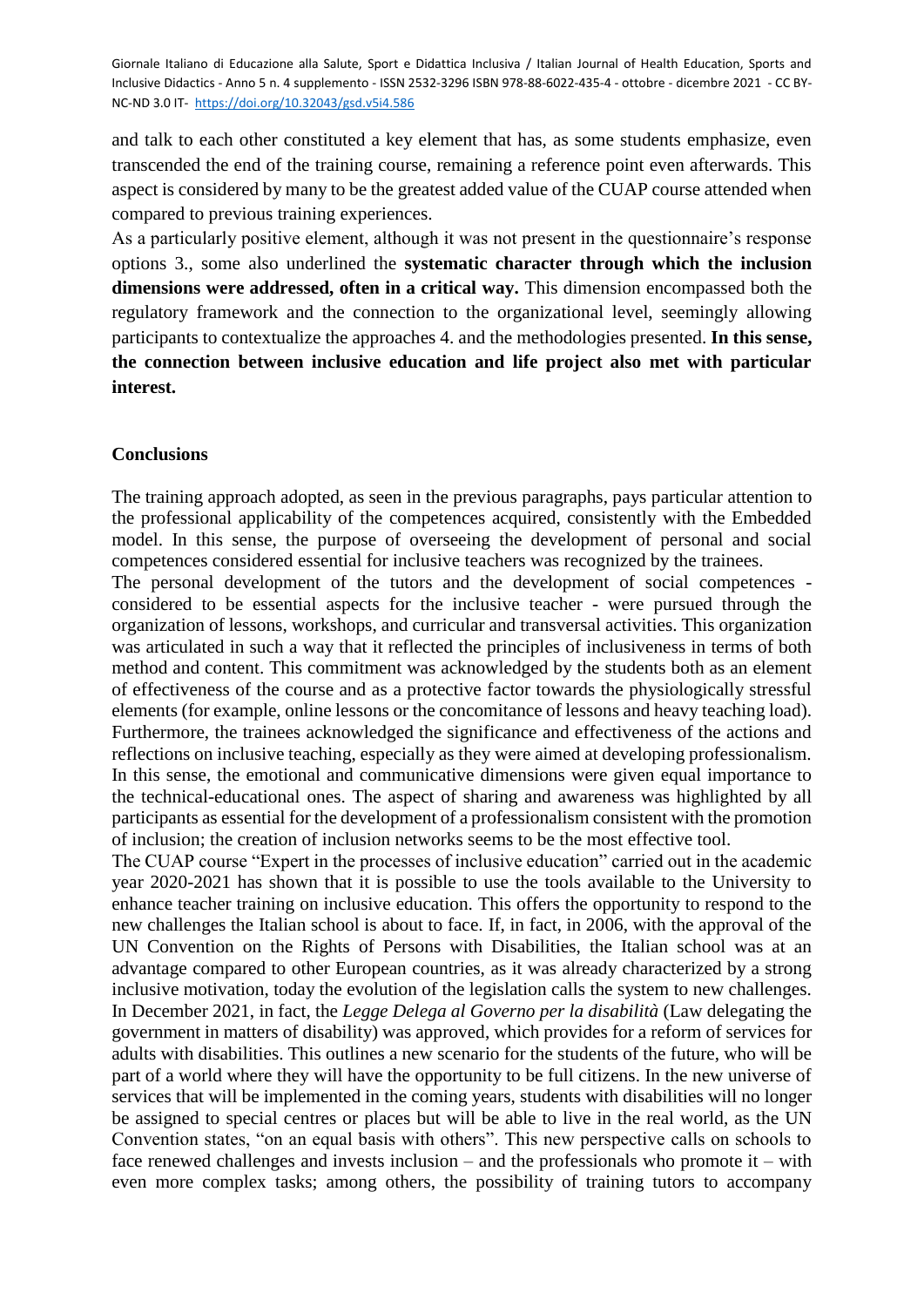teachers in meeting these challenges appears to be crucial. Once again, as in the past, the school is called upon to be the primary driver of social inclusion for people with disabilities.

#### **References**

- Aiello, P., Sharma, U., Di Gennaro, D., Dimitrov, D., Pace, E. M., Zollo, I., & Sibilio, M. (2019). A study on Italian teachers' sentiments, attitudes and concerns towards inclusive education. Formazione, lavoro, persona, 20, pp. 10–24.
- Berthoz, A. (2009). *La simplexité*, Paris: Odile Jacob.
- Bocci, F. (2021). *Pedagogia Speciale come Pedagogia Inclusiva. Itinerari istituenti di un modo di essere della scienza dell'educazione*, Milano: Guerini Scientifica.
- Buitink, J., Research on teacher thinking and implications for teacher training, in "European Journal of Teacher Education", 16(3), 1993, pp. 195-203.
- Cardarello, R., Martini, M. C., Antonietti, M. (2009). La voce degli insegnanti: competenze per insegnare nella scuola di base. In G. Domenici, R. Semeraro (eds.), *Le nuove sfide della ricerca didattica tra sfide, comunità sociali e culture* (pp. 587-604). Roma: Monolite.
- Chignoli, V., Leone, E., Carbone, F., Carotenuto, A., & De Lorenzi, A. (2020). Le competenze trasversali nella formazione universitaria: un percorso online di sviluppo delle soft skills per l'inserimento nel mondo del lavoro dei giovani neolaureati. *Reports on E-Learning, Media and Education Meetings*, *8*(1), pp. 76-81.
- Clark, C., Lampert, M., The study of teacher thinking: Implications for teacher education, in "Journal of teacher education", 37(5), 1986, pp. 27-31.
- Cleary, M., Flynn, R. & Thomasson, S. (2006). *Employability skills from framework to practice: An introductory guide for trainers and assessors*. Canberra, Australia: Department of Education, Science and Training
- Fabbri, L. (2007). *Comunità di pratiche e apprendimento riflessivo*. Roma: Carocci.
- Fabbri, L., Bracci F., Romano A. (2021). Apprendimento trasformativo, ricerca collaborativa e approccio practice-based. Una proposta per lo sviluppo professionale dell'insegnante "Annali online della Didattica e della Formazione Docente" Vol. 13, n. 21/2021, pp. 39-68.
- Fiorucci, A. (2019). Inclusione, disabilità e formazione docenti. Uno studio sulla rilevazione degli atteggiamenti e dei fattori associati in un gruppo di futuri insegnanti. La scala OFAID. Italian Journal of Special Education for Inclusion, 7(2), pp. 271–293.
- Gephart, M.A., Marsick, V.J. (2016). *Strategic Organizational Learning: Using System Dynamics for Innovation and Sustained Performance*. New York: Springer.
- Gopalaswamy, R., Mahadevan, R. (2010). *The ace of soft skills attitude communication and etiquette for success*. India: Pearson Education.
- Melacarne, C., Orefice, C., Giampaolo, M., (2018), Supporting Key Competences and Soft Skill in Higher education, in Federighi P. (a cura di) Educazione in età adulta, Firenze University Press, pp. 181-186
- Perla, L. (2015), Learning and teaching in Research & Training.The possible mediation, in "Pedagogia oggi", 2, 2015, pp. 152-169.
- Perrenoud, Ph. (1999). *Dix nouvelles compétences pour enseigner*. Paris: ESF.
- Robles, M.M. (2012). Executive perceptions of the top 10 soft skills needed in today's workplace. Business Communication Quarterly, 75(4)
- Romano, A., Rullo, M., & Petruccioli, R. (2021). The assessment of learning outcomes and core competencies of inclusive education teachers. A pilot study. FORM@RE, 1, 188-203.
- Savia, G. (2015), Universal Design for Learning nel contesto italiano, in G. Savia (a cura di), *Universal Design for Learning. Progettazione universale per l'apprendimento e didattica inclusiva*, Trento: Erickson, 2016.